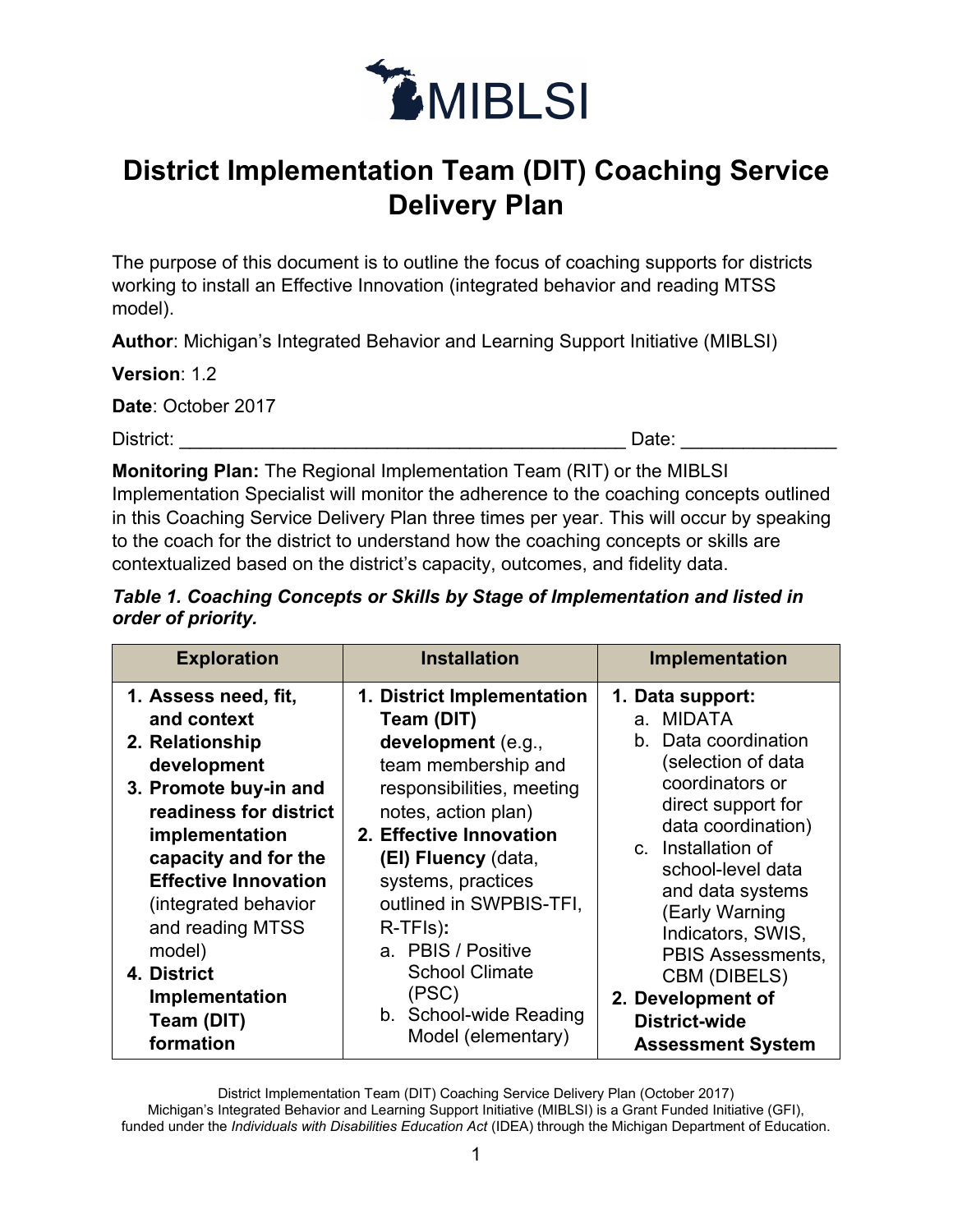

| <b>Exploration</b> | <b>Installation</b>                                                                                                                                                                                                                                                                                                                                                                                                                                                                                                                                                                                                                                                                                                                                                                                                                                                                                        | Implementation                                                                                                                                                                                                                                                                                                                                                                                                                                                                                                                                                            |
|--------------------|------------------------------------------------------------------------------------------------------------------------------------------------------------------------------------------------------------------------------------------------------------------------------------------------------------------------------------------------------------------------------------------------------------------------------------------------------------------------------------------------------------------------------------------------------------------------------------------------------------------------------------------------------------------------------------------------------------------------------------------------------------------------------------------------------------------------------------------------------------------------------------------------------------|---------------------------------------------------------------------------------------------------------------------------------------------------------------------------------------------------------------------------------------------------------------------------------------------------------------------------------------------------------------------------------------------------------------------------------------------------------------------------------------------------------------------------------------------------------------------------|
|                    | c. School-wide Content<br>Area Reading Model<br>(secondary)<br>d. MIDATA: MIBLSI<br>data system<br>3. Communication<br>protocol development<br>and use:<br>a. DIT to SLT<br>b. Other groups / teams<br>and stakeholders<br>whose work impacts<br>the Effective<br>Innovation (e.g.,<br>Board of Education,<br>ISD IT)<br>4. Barrier removal<br>process<br>5. District Coaching<br>System development:<br>Policies, procedures,<br>selection processes, EI<br><b>Coaching Service</b><br><b>Delivery Plans</b><br><b>6. Effective Innovation</b><br>alignment<br>7. Effective Innovation<br>selection process<br>8. Development of the<br><b>MTSS Implementation</b><br>Plan<br>9. Developing readiness<br>across schools for the<br>EI (e.g., exploration,<br>installation)<br>a. School Leadership<br>Team selection /<br>confirmation, clarity<br>in responsibilities to<br>support the use of<br>the EI | a. Critical<br>assessments used<br>across the district<br>b. General parameters<br>for using these data<br>to make important<br>decisions<br>c. Contextualized<br>across schools<br>3. Data-based problem<br>solving (district,<br>school-level)<br>a. On-going use and<br>adjustments to the<br><b>MTSS</b><br>Implementation<br>Plan<br>b. On-going<br>adjustments to<br>training and<br>coaching supports<br>using data<br>(including training<br>effectiveness data<br>and coaching<br>effectiveness data)<br>4. Use and refinements<br>of communication<br>protocols |

District Implementation Team (DIT) Coaching Service Delivery Plan (October 2017)

Michigan's Integrated Behavior and Learning Support Initiative (MIBLSI) is a Grant Funded Initiative (GFI), funded under the *Individuals with Disabilities Education Act* (IDEA) through the Michigan Department of Education.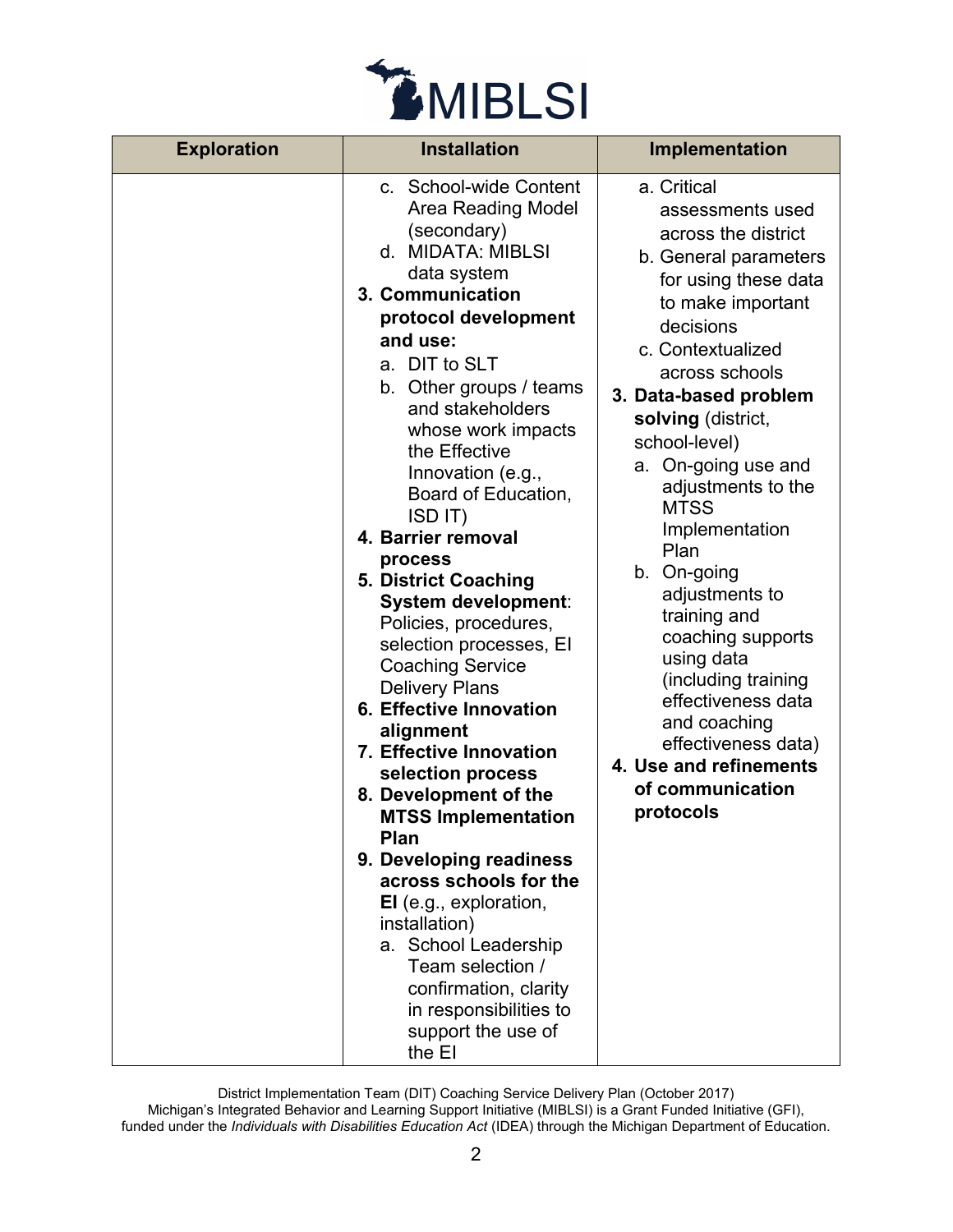

## *Table 2. Additional components of the Coaching Service Delivery Plan*

| <b>Component</b>                                   | <b>Description of Activities or Resources</b>                                                                                                                                                                                                                                                                                                                       |
|----------------------------------------------------|---------------------------------------------------------------------------------------------------------------------------------------------------------------------------------------------------------------------------------------------------------------------------------------------------------------------------------------------------------------------|
| Coaching<br><b>Supports</b>                        | Continuum of coaching supports that will be used to support DITs<br>depending on the prioritized concepts the coach is focusing efforts:                                                                                                                                                                                                                            |
|                                                    | <b>Observations</b><br><b>Product reviews</b><br>Teaching (professional learning)<br>Modeling<br>$\bullet$<br>Co-facilitation with DIT member<br><b>Fluency building</b><br>$\bullet$<br>Prompting team and / or specific team members<br>Assistance with adaptation to local context<br>$\bullet$<br>Providing feedback (verbal and written)                       |
| Coaching<br>Frequency /<br><b>Schedule</b>         | Coaches will participate at a minimum in the following: (Participation<br>can mean a variety of things like direct involvement or observation<br>of the DIT.)                                                                                                                                                                                                       |
|                                                    | DIT professional learning sessions<br>Monthly DIT meetings<br>$\bullet$<br>At least 3 DIT events (e.g., 2 trainings with DIT to staff or to<br>other stakeholders; exploration meetings with schools)                                                                                                                                                               |
| Coach<br><b>Preparation</b>                        | Coaches will need to allocate time to adequately prepare to support<br>the district in their implementation efforts by:                                                                                                                                                                                                                                             |
|                                                    | • Reviewing concepts / skills provided during DIT professional<br>learning sessions<br>Allocating time to review products prior to meetings / trainings<br>Allocating time to prepare for an observation of the DIT by<br>identifying "look fors" to share with the team prior to the<br>observation and / or creating a tool to frame observations and<br>feedback |
| <b>Mechanisms</b><br>to Provide<br><b>Feedback</b> | Coaches will provide feedback (recognition and suggestions for<br>continuous improvement) during DIT meetings and other DIT events<br>either verbally or in written form to the team or specific team<br>members                                                                                                                                                    |
|                                                    | Feedback to be provided (e.g., from observations, product<br>reviews):<br>during DIT meetings                                                                                                                                                                                                                                                                       |

District Implementation Team (DIT) Coaching Service Delivery Plan (October 2017)

Michigan's Integrated Behavior and Learning Support Initiative (MIBLSI) is a Grant Funded Initiative (GFI), funded under the *Individuals with Disabilities Education Act* (IDEA) through the Michigan Department of Education.